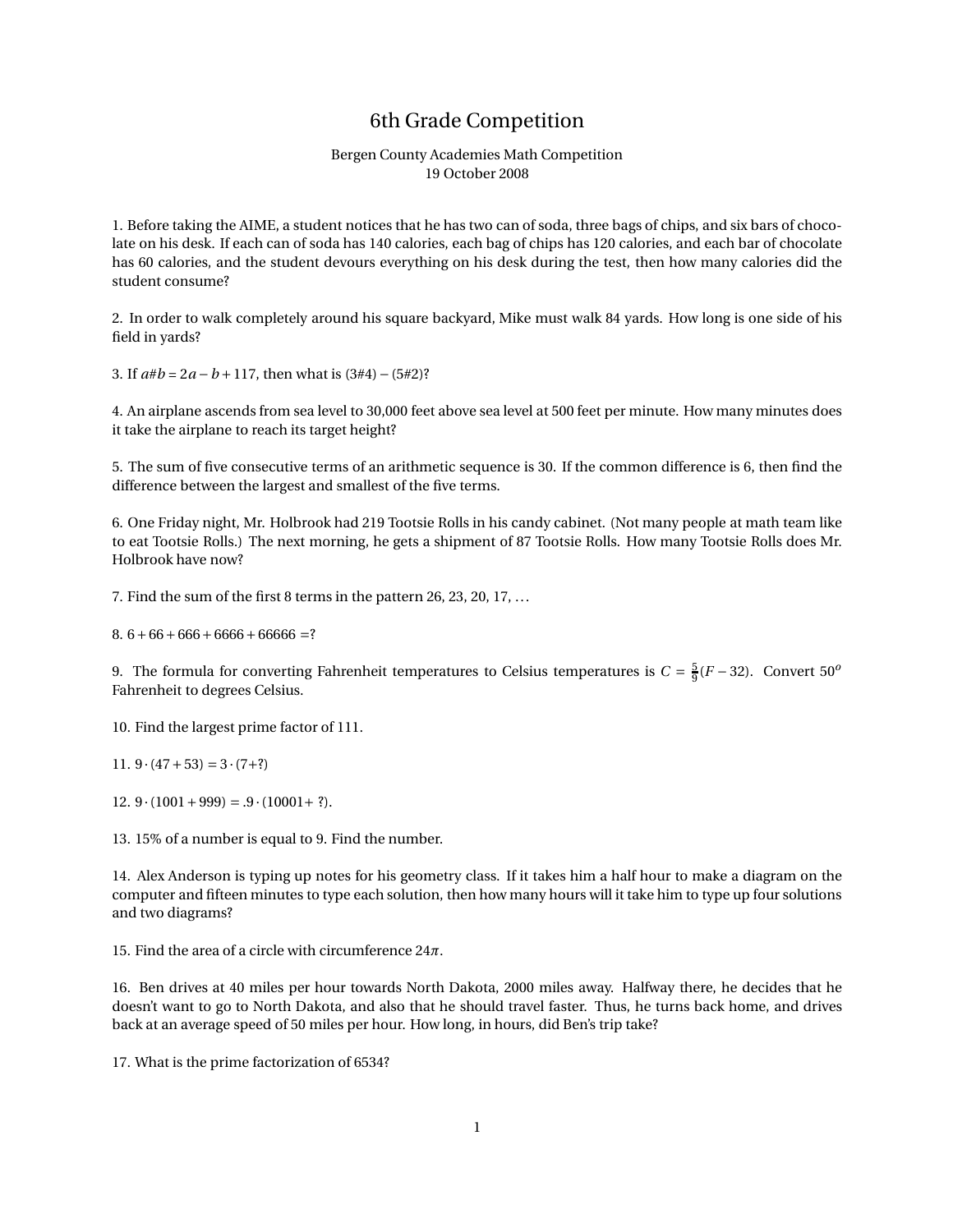18. If *n* is a positive integer, then how many values of  $\iota^n$  are distinct?  $\iota = \sqrt{-1}$ .

19. What is the smallest positive number that must be added to 83 to get a number that ends in two 0's?

20. During the first quarter of a two-hour flight, Jeff can see the ground the entire time. However, exactly onequarter of the way into the flight, clouds begin to block Jeff's view of the ground. If the cloud cover persists until the end of the flight, how many seconds of the flight could Jeff not see the ground?

21. Find the last digit of the number  $2008^2 + 2^{2008}$ .

22. Compute 8635×2121.

23. Each day David does not shower, the number of bacteria on his body doubles. Every day he does shower,  $\frac{15}{16}$  of the bacteria on his body are killed. David comes to math camp with 6 bacteria on his body and doesn't shower for a week. The next day, he showers and then leaves math camp and arrives home. How may bacteria are on his body when he gets home?

24. Students at math team consume bags of chips at a rate that is directly proportional to the time that they have been at math team that day. If a math team member consumes three bags of chips per hour after being at math team for one hour, then what is the rate of consumption of chips, in bags per hour, of a member who has been at math team for three hours?

25. During his first week in America, Tolga goes to Six Flags and spends \$40 on games. If all he wins is a basketball, and he sells the basketball to his friend John for \$5 at Six Flags, then how many more dollars did Tolga enter Six Flags with than he left it?

26. What is the volume of a sphere with radius 
$$
\frac{12}{\sqrt[3]{\pi}}
$$
?

27. John draws a card from a standard deck of 52 cards, replaces it, and then chooses another card. What are the chances that he chooses a spade the first time and a four the second time?

28. A palindrome is a number that is read the same way forwards as it is backwards. For example, 70107 is a palindrome, but 502 is not. Find the sum of all two-digit palindromes.

## 29. Fully simplify 3 $\sqrt{27\sqrt{9}}$ .

30. Compute the length of a diagonal of rectangle *ABCD* given *AB* = 9 and that the area of *ABCD* is 81.

31. One day, Mark was mad, and dug a 7-foot deep hole in his backyard. However, since he didn't toss the dirt far enough away from the hole, 8 inches of dirt fell back into the hole. How deep in inches is the hole now?

32. At what point do the lines  $2x + 3y = 5$  and  $x + y = 2$  intersect? Give your answer in the form  $(x, y)$ , including the parentheses and the comma.

33. Given points *A*(3,4) and *B*(5,12), find the distance *AB*.

34. Find the number of two-digit numbers *n* such that the sum of *n* and the number obtained by switching the digits of *n* is divisible by 11.

35. Tom has an 89 average on his first two tests of the year. If the maximum possible grade on any test is a 100, find the lowest possible grade he can get on his next test in order to be able to get a 93 average at the end of the year (there are 4 tests in Tom's class this year).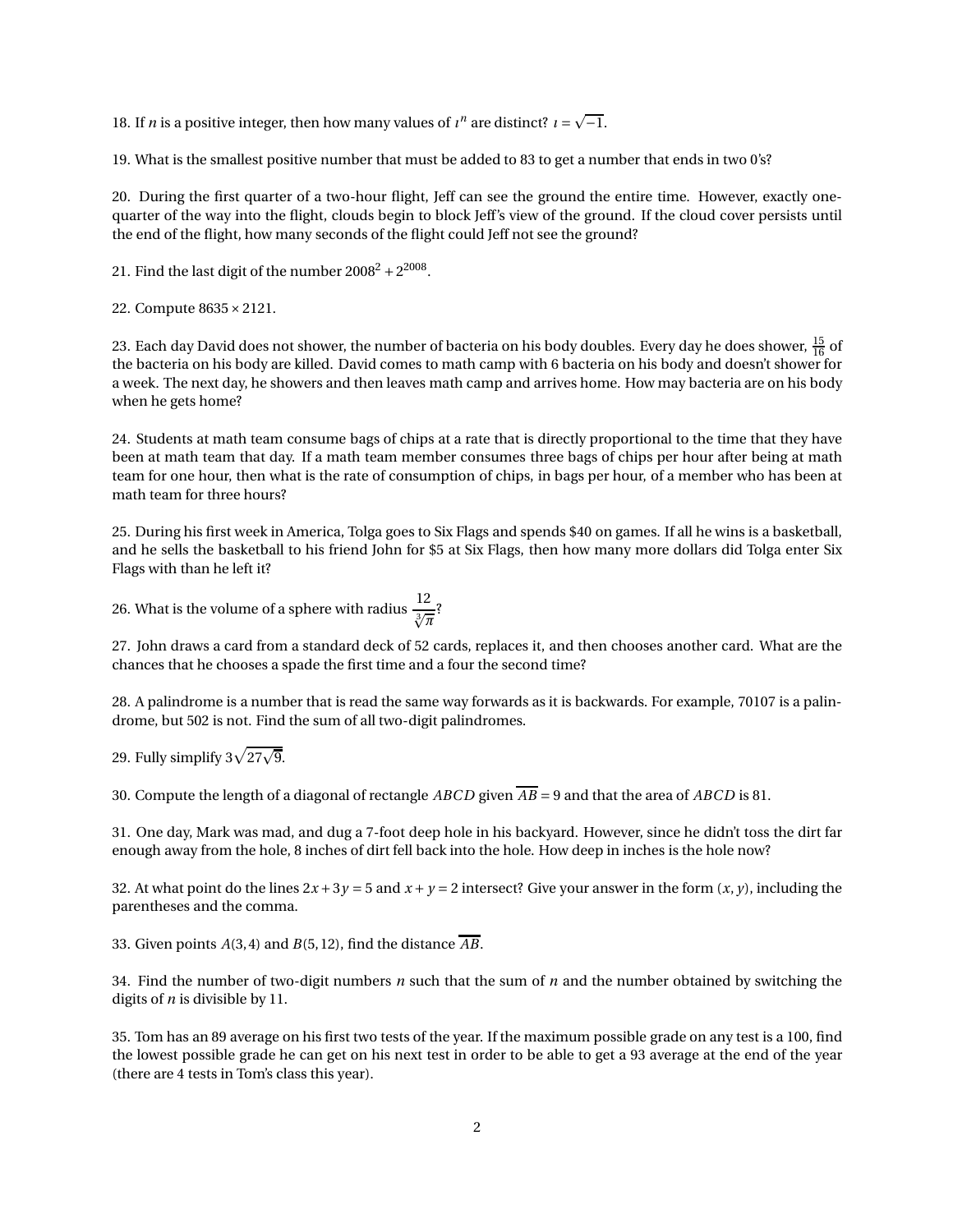36. Jenny buys a twelve pack of soda cans at the gas station for \$2.40. How many cents did she pay for each can?

37. The next day (refer to problem 36), Jenny goes back to the gas station and buys another twelve pack of soda, but this time, it costs \$3.60. How many more cents did she pay for a can of soda this time than she did in problem 36?

38. Ben is trying to throw darts at a dartboard. Each throw he makes, the dart ends up at most one foot away from some part of the dartboard (sometimes, he hits the dartboard). Also, any point in this area has an equal chance of being hit. If the dartboard is a circle of radius two feet, then what is the probability that Ben hits the dartboard?

39. Find the area of a rhombus with diagonals of lengths 2 and 18.

40. How many  $2 \times 3$  tiles does it take to cover a  $6 \times 6$  square?

41. If the three solutions to  $x^3 - 12x^2 + 27x = 0$  are *a*, *b*, and *c* and  $a \le b \le c$ , compute  $a + c^b$ .

42. A coin is flipped five times. What is the probability of heads coming up exactly twice?

43. Two positive numbers are relatively prime if they share no factors other than 1. How many numbers less than or equal to 21 are relatively prime to 21?

44. A sphere fits exactly inside of a cube – it just touches all six faces of the cube. If the volume of the cube is 27, then what is the radius of the sphere?

45. What is the least number of colors needed to color each of the parallelograms below such that no two parallelograms that share an edge are colored the same color?



46. Tolga is throwing a basketball at the wall. Each time he throws it, the strength of the wall is reduced to  $\frac{9}{10}$  of its strength before that throw. If the wall was at full strength before Tolga started throwing the ball at the wall and if the wall breaks when its strength is reduced to below 50% of its original strength, then the wall will break after the *n th* throw. Find *n*.

47. A golf coach distributes 54 tees and 30 golf balls to a team of *n* people so that each of the *n* players gets the same number of tees and each player gets the same number of balls (although the number of tees each player receives may be different from the number of balls they receive). If there are no tees or balls left over, then what is the largest possible value of *n*?

48. How many composite numbers are less than 30?